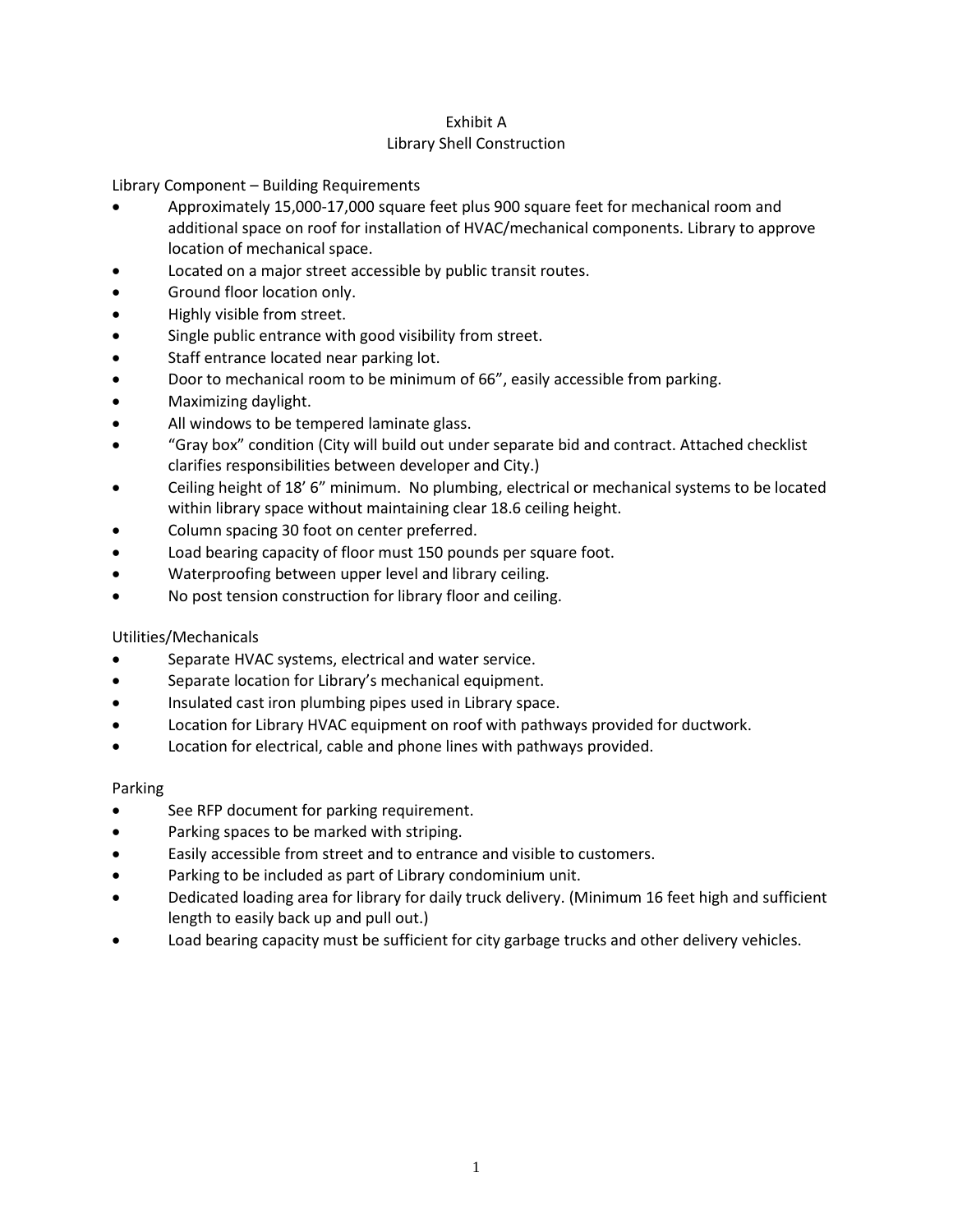## **EXHIBIT A (CON'T)**

Branch Library

Delineation of Library shell and Library interior build-out responsibilities

|                                                                          | Library Shell &           | Library Interior |
|--------------------------------------------------------------------------|---------------------------|------------------|
|                                                                          | Core                      | Improvement      |
| Description of work                                                      | (Developer)               | (Library)        |
|                                                                          |                           |                  |
| <b>Site Work</b>                                                         |                           |                  |
| <b>Site Grading</b>                                                      | X                         |                  |
| Site Utilities - Electric, water and gas service to Library. Specific    | X                         |                  |
| location and pipe size to be coordinated with Library design.            |                           |                  |
| Parking for Library (40 marked, ground level parking spots)              | X                         |                  |
| Curb and gutter                                                          | X                         |                  |
| Landscaping (Site landscaping shall exclude ornamental planters and      | X                         |                  |
| other Library specific landscaping)                                      |                           |                  |
| <b>Bike racks</b>                                                        |                           | X                |
|                                                                          |                           |                  |
| Superstructure                                                           |                           |                  |
| Structure of first floor deck to achieve min. live load of 150 psf       | X                         |                  |
| Library floor and ceiling are not to be post-tension.                    | $\boldsymbol{\mathsf{x}}$ |                  |
| Provision of concrete topping at library space                           |                           | X                |
| Concrete floors finished to an overall ff25 or better                    |                           | X                |
| Coring of floor and ceiling penetrations for electrical, plumbing and    |                           | X                |
| ductwork                                                                 |                           |                  |
| Internal pathways for library ductwork from rooftop unit                 | $\mathsf{X}$              |                  |
| Fireproofing of building structure only where required by code           | $\boldsymbol{\mathsf{x}}$ |                  |
| (perimeter and interior columns and beams/connections)                   |                           |                  |
| Overall floor to ceiling height provided to be no less than 18'-6", with |                           |                  |
| 20' preferred. Any plumbing associated with other units must be          | X                         |                  |
| located outside of library area or above the 18' 6" minimum height       |                           |                  |
| clearance.                                                               |                           |                  |
|                                                                          |                           |                  |
|                                                                          |                           |                  |
| <b>Exterior Enclosure</b>                                                |                           |                  |

| <b>Exterior Enclosure</b>                                         |  |  |
|-------------------------------------------------------------------|--|--|
| Exterior enclosure systems (complete) Exterior enclosure does not |  |  |
| include surfaces on the interior wall.                            |  |  |
| Perimeter fire stop between slab edge and exterior enclosure      |  |  |
| Stud framing and insulation at perimeter enclosure (spray foam    |  |  |
| insulation in stud cavity)                                        |  |  |
| Stud framing and finish at perimeter columns. .                   |  |  |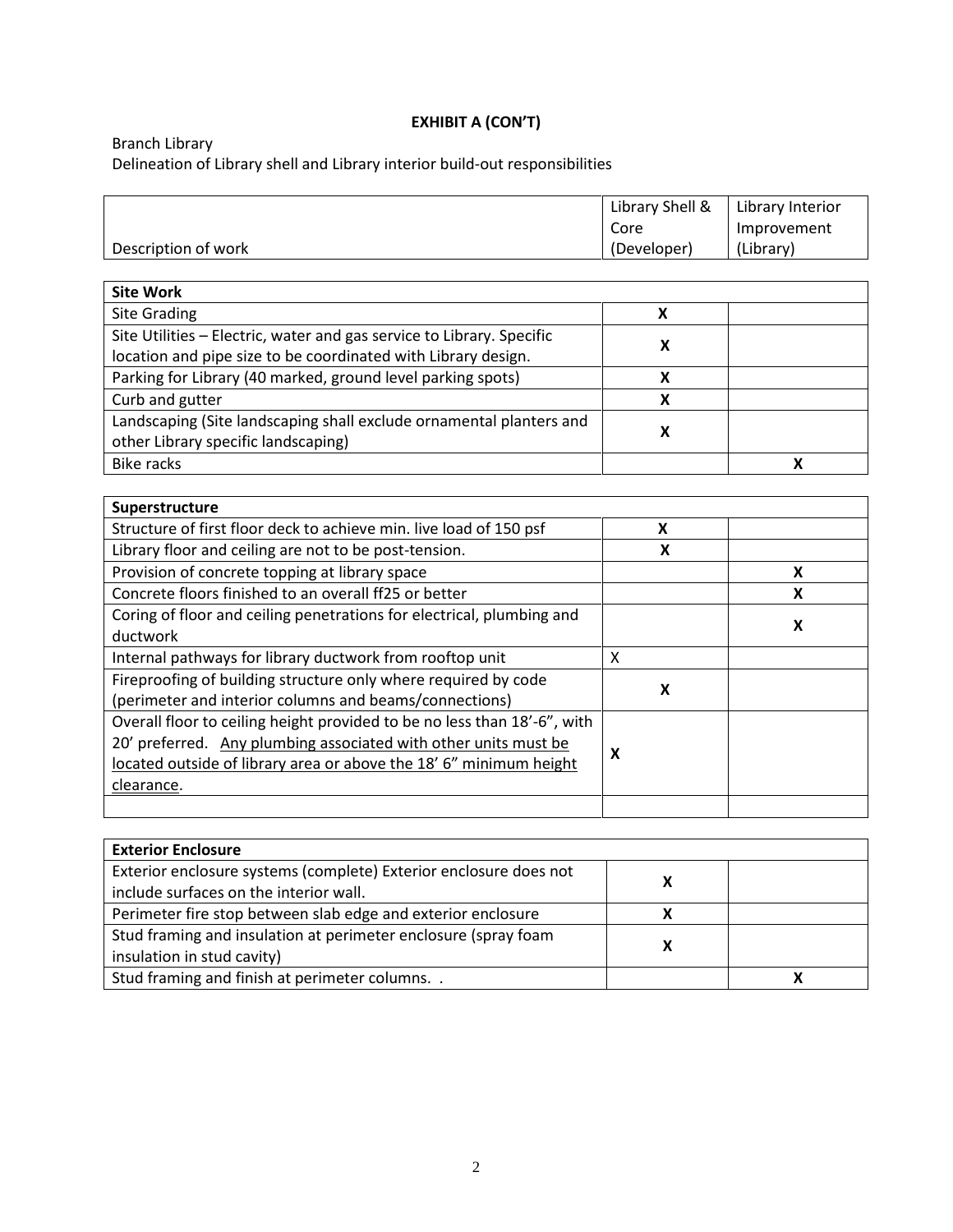|                     | Library Shell & | Library Interior   |
|---------------------|-----------------|--------------------|
|                     | Core            | <b>Improvement</b> |
| Description of work | (Developer)     | (Library)          |

| <b>Exterior Enclosure (cont.)</b>                                     |                           |   |
|-----------------------------------------------------------------------|---------------------------|---|
| Window sills                                                          |                           | X |
| Interior sealant at perimeter walls                                   | $\boldsymbol{\mathsf{x}}$ |   |
| Supply of exterior fresh-air intake louver                            |                           | X |
| Installation of exterior fresh-air intake louver                      | $\boldsymbol{\mathsf{x}}$ |   |
| Exterior storefront glazing system with U-value of 0.29, solar heat   |                           |   |
| gain coefficient of 0.33 and condensation resistance factor exceeding |                           |   |
| 65; clear, low-e glazing. Perimeter framing/glazing to be supported   |                           |   |
| on perimeter foundation, independent of interior topping slab.        | X                         |   |
| Coordinate design and size of Library fenestration with Library       |                           |   |
| Architect. All exterior glazing for Library to be tempered/laminated  |                           |   |
| glass.                                                                |                           |   |
| Rough-in opening for book return in location determined by Library.   | X                         |   |
| Supply and installation of exterior book return.                      |                           | X |
| Shading structures at south or west-facing windows as determined      |                           |   |
| by Developer in consultation with Library Architect. Coordinate       | X                         |   |
| attachments with Library.                                             |                           |   |
| Exterior doors and all associated hardware to accommodate Library     | $\boldsymbol{\mathsf{x}}$ |   |
| keycard access system.                                                |                           |   |
| Library main entry doors, inside vestibule doors, staff and           |                           |   |
| delivery/mechanical room doors to accommodate Library key card        | X                         |   |
| access system and push pad automatic opener.                          |                           |   |
| Fire protection of any exterior soffit conditions created by          | X                         |   |
| construction of upper building floors                                 |                           |   |
| Roof access including control, roof pavers and access to Library      | X                         |   |
| equipment located at roof                                             |                           |   |

| <b>Base Building</b>                                                   |   |  |
|------------------------------------------------------------------------|---|--|
| Mechanical room space no less than 900 square feet located outside     |   |  |
| Library space with controlled access for Library staff                 |   |  |
| Water service, electrical service and mechanical equip space (1 total) | х |  |
| with controlled Library staff access                                   |   |  |
| Openings for mechanical shafts for HVAC distribution for library       | χ |  |
| Mechanical shafts through first floor to accommodate                   |   |  |
| piping/mechanical service to non-library tenants to be located         | X |  |
| outside of Library area. Library approval required.                    |   |  |
| Electrical closet(s) for Library service                               |   |  |
| Access panels required for access to piping associated with second     |   |  |
| floor tenants (to be located outside of Library space)                 | х |  |

| . .<br>$\cdot$ .<br>- -<br>Library Shell & | $\cdot$ .<br>Interior<br>Library |
|--------------------------------------------|----------------------------------|
| Core                                       | Improvement                      |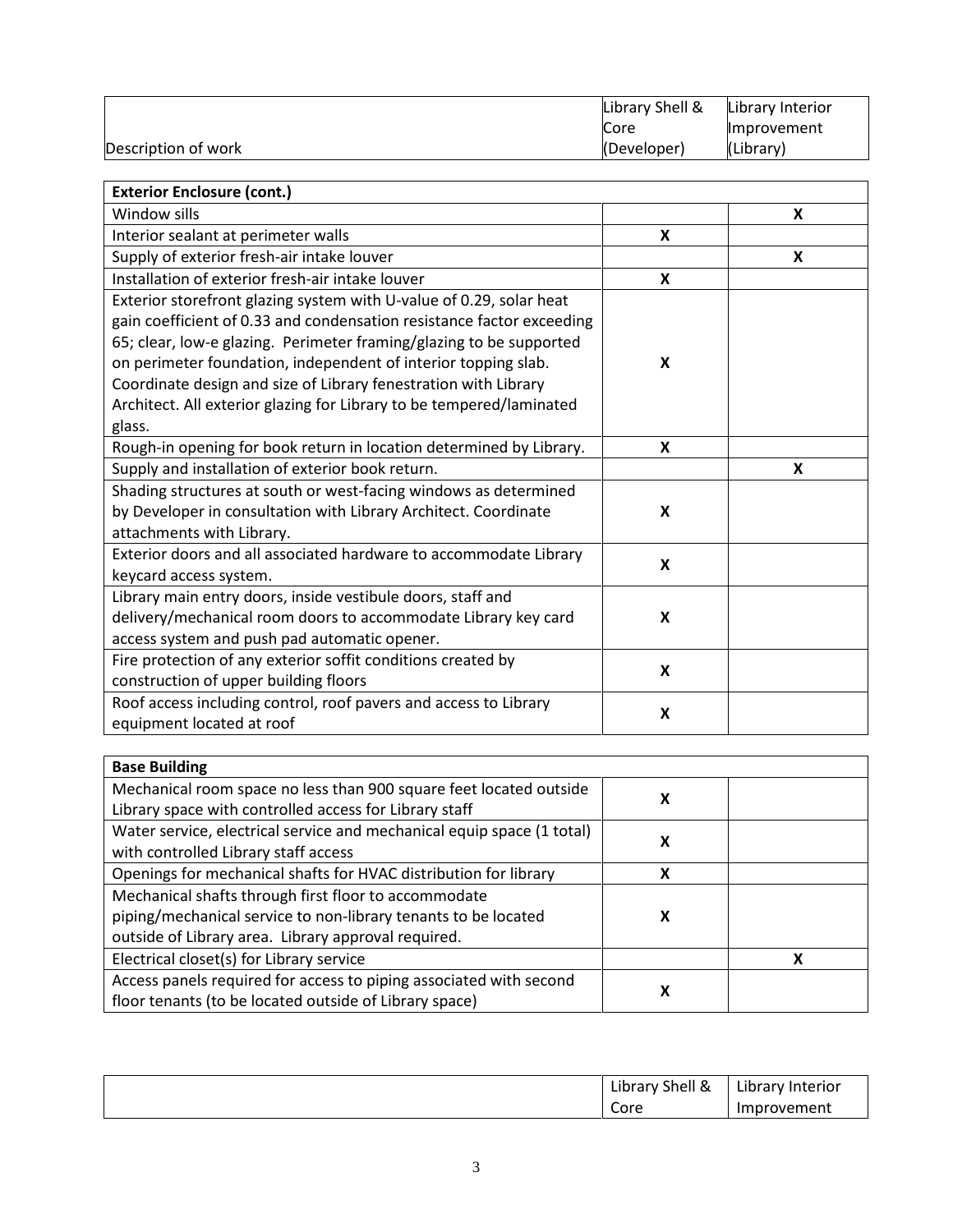| Description<br>of work | -<br>:veloper<br>. – ~ | .<br>.<br>LLINI AI |
|------------------------|------------------------|--------------------|
|                        |                        |                    |
|                        |                        |                    |

| <b>Interior Improvements (Library space)</b>                                 |   |   |
|------------------------------------------------------------------------------|---|---|
| Entrance vestibule (exterior and interior doors and associated<br>hardware). | X |   |
| Entrance vestibule lighting and interior finishes                            |   | X |
| Men's and women's toilet rooms and associated plumbing                       |   | X |
| Janitor's closet and associated plumbing                                     |   | X |
| Interior partition walls and column enclosures                               |   | x |
| Interior finish at perimeter walls                                           |   | X |
| Interior doors and hardware                                                  |   | X |
| Ceilings (GWB, ACT, other)                                                   |   | X |
| Casework                                                                     |   | X |
| Millwork                                                                     |   | x |
| Wall finishes                                                                |   | X |
| Floor finishes, including wall base                                          |   | X |
| Furnishings, fixtures and appliances                                         |   | X |
| Special finishes                                                             |   | x |
| Computer equipment including all servers, racking, UPS's, PDU's, etc.        |   | x |

| <b>Fire Protection</b>                                                                                                                                                                                                                                                                                      |   |   |
|-------------------------------------------------------------------------------------------------------------------------------------------------------------------------------------------------------------------------------------------------------------------------------------------------------------|---|---|
| Water service into water room with tee connection                                                                                                                                                                                                                                                           | χ |   |
| Provision of Siamese connection as required by FD                                                                                                                                                                                                                                                           | х |   |
| Wet sprinkler system throughout the building including all vertical<br>and horizontal main and branch piping, distribution and dry pipe,<br>anti-freeze or other extension of sprinkler system to accommodate<br>exterior canopy. Installation of flexible heads in Library space to be<br>done by Library. | х |   |
| Fire extinguishers and related cabinets and signage as required<br>(library space only)                                                                                                                                                                                                                     |   | x |
| Pre-action or chemical or other special fire suppression systems                                                                                                                                                                                                                                            |   | x |

| <b>Plumbing</b>                                                            |  |
|----------------------------------------------------------------------------|--|
| Domestic cold water stub into library space at water room with             |  |
| meter to be provided underneath Library space.                             |  |
| Roof drains and associated piping (coordinate locations with library       |  |
| layout) Drains to be routed outside of the library area.                   |  |
| Routing of all tenant water system to be routed vertically outside of      |  |
| the library area, unless clear ceiling height of 18' 6" is achieved. Final |  |
| locations to be approved by Library.                                       |  |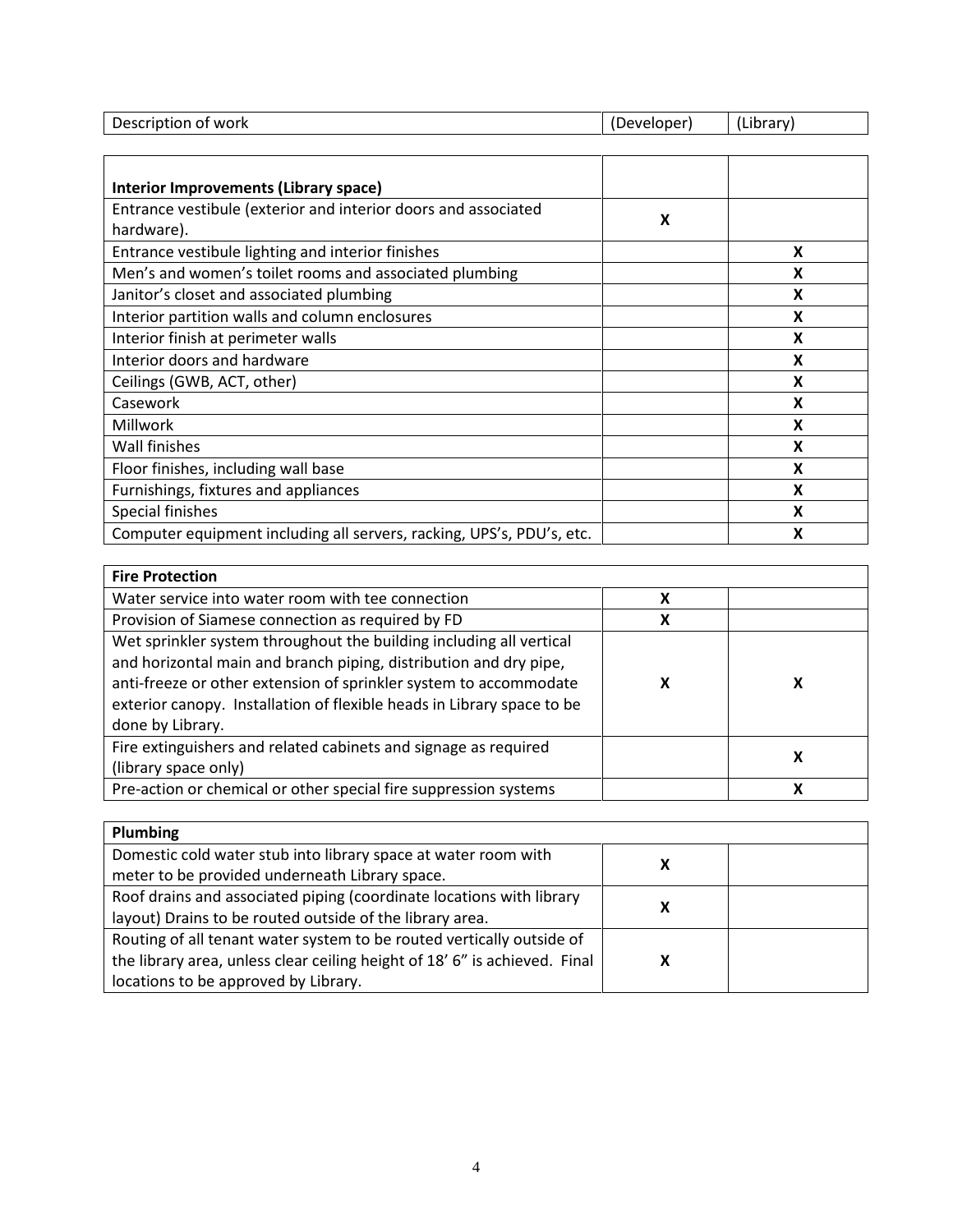|                                                                        | Library Shell &           | Library Interior |
|------------------------------------------------------------------------|---------------------------|------------------|
|                                                                        | Core                      | Improvement      |
| Description of work                                                    | (Developer)               | (Library)        |
|                                                                        |                           |                  |
| Plumbing (cont.)                                                       |                           |                  |
| All domestic water system distribution for residential units to take   | X                         |                  |
| place outside of the library area volume; above the second floor slab. |                           |                  |
| Second floor slab to be waterproofed; all penetrations of second       |                           |                  |
| floor slab to be booted and waterproofed to be provided underneath     | X                         |                  |
| Library space.                                                         |                           |                  |
| Sanitary sewer stub into library space to be provided underneath       | $\boldsymbol{\mathsf{x}}$ |                  |
| Library space.                                                         |                           |                  |
| Provision of cold water to library with associated meters              | X                         |                  |
| Hot and cold water distribution throughout Library                     |                           | X                |
| Sanitary piping distribution throughout Library and connection at      |                           | X                |
| lower level                                                            |                           |                  |
| Vent piping distribution throughout Library and connection at          |                           | X                |
| second floor                                                           |                           |                  |
| Toilet room and kitchenette plumbing systems (including fixtures)      |                           | X                |
| Janitor's closet mop basins and service fixtures.                      |                           | X                |
| Condensate piping from cooling equipment serving Library to point      |                           | X                |
| of connection                                                          |                           |                  |
| Insulated cast iron and metal piping for any piping directly above     | X                         |                  |
| library area serving other units. No PVC.                              |                           |                  |
| Fire-stopping of all penetrations related to piping or other services  |                           |                  |
| penetrating slab above Library space and serving other building        | X                         |                  |
| tenants. Refer to waterproofing notes above                            |                           |                  |

| <b>Heating, Ventilating and Air Conditioning</b>                     |   |   |
|----------------------------------------------------------------------|---|---|
| Interior air handling unit and remote chiller/condenser serving      |   | X |
| Library space                                                        |   |   |
| Provision of location for library chiller/condensing unit, internal  |   |   |
| pathways and required lighting, service platform and safety railings | x |   |
| as required by OSHA                                                  |   |   |
| Gas fired boiler and associated pumps, vents and exhaust             |   | x |
| Required high-pressure ductwork including vertical runs serving      |   | X |
| library space                                                        |   |   |
| Stair pressurization system head end equipment, ductwork, piping     | х |   |
| and controls (if required)                                           |   |   |
| Supplemental exhaust systems (if required for library space)         |   | x |
| All required hot water piping serving library space                  |   | x |
| Facilities Management System (FMS) with controls for mechanical      |   |   |
| equipment serving library space                                      |   | x |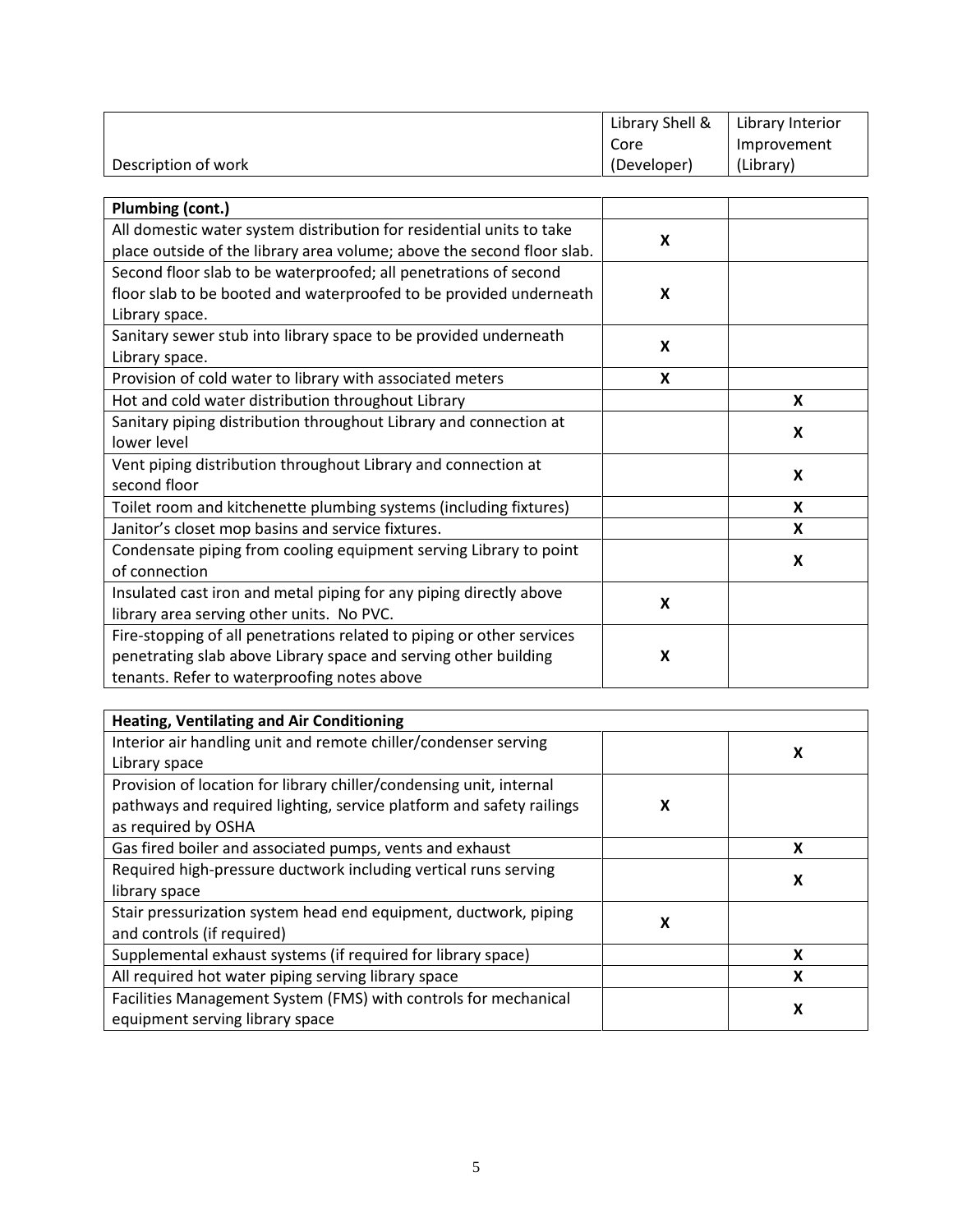|                                                                           | Library Shell &           | Library Interior |
|---------------------------------------------------------------------------|---------------------------|------------------|
|                                                                           | Core                      | Improvement      |
| Description of work                                                       | (Developer)               | (Library)        |
|                                                                           |                           |                  |
| Heating, Ventilating and Air Conditioning cont.                           |                           |                  |
| Fan powered and non-fan powered VAV boxes with hot water coils            |                           | X                |
| including all associated high and low pressure ductwork                   |                           |                  |
| Underfloor terminal units, grilles, diffusers and ductwork as required    |                           | X                |
| for library space                                                         |                           |                  |
| Underfloor piping/tubing and associated pumps for in-floor radiant        |                           | X                |
| heating                                                                   |                           |                  |
| Supplemental cooling/heat rejection for computer equipment room           |                           | X                |
| Humidification system                                                     |                           | X                |
|                                                                           |                           |                  |
| <b>Electrical</b>                                                         |                           |                  |
| High-voltage secondary distribution system with substations at main       | $\boldsymbol{\mathsf{x}}$ |                  |
| electrical room and connections to utility                                |                           |                  |
| Building transformer (if required) to be located outside of Library       | $\pmb{\mathsf{X}}$        |                  |
| condominium.                                                              |                           |                  |
| Lighting at stairwells, lower level mechanical/electrical room(s), trash  | $\pmb{\mathsf{X}}$        |                  |
| room and other shell and core spaces                                      |                           |                  |
| Lighting at electrical closets, data/telecom room within library space    |                           | X                |
| Emergency power for building fire and life-safety system                  | $\pmb{\mathsf{X}}$        |                  |
| Emergency lighting within library space                                   |                           | X                |
| Emergency power generation or power backup to support non-life            |                           | X                |
| safety library system                                                     |                           |                  |
| Exit signage and lighting, including emergency lighting at stairwells     | $\boldsymbol{\mathsf{x}}$ |                  |
| and exterior doors                                                        |                           |                  |
| Building fire alarm system (head end equipment and implementation         |                           |                  |
| in non-library building space, including location of annunciator panel    | X                         |                  |
| per FD requirements)                                                      |                           |                  |
| Installation of fire alarm devices in library space and connection to     |                           | X                |
| building system.                                                          |                           |                  |
| Power and lighting distribution (all connections to main electrical       |                           |                  |
| room location) including all required sub-panels, step-down               |                           | X                |
| transformers, etc.                                                        |                           |                  |
| Power and lighting distribution pathways                                  | X                         |                  |
| Library interior power receptacles                                        |                           | X                |
| Library interior lighting fixtures                                        |                           | X                |
| Exit signage within interior library space                                |                           | X                |
| Rough-in of all library computer equipment                                |                           | X                |
| Electrical conduit and wiring for all exterior building security lighting | $\pmb{\mathsf{X}}$        |                  |
| including library parking lot (coordinate with Library).                  |                           |                  |
| Fixtures and installation for exterior security lighting for the Library  |                           | X                |
| unit including Library parking lot                                        |                           |                  |